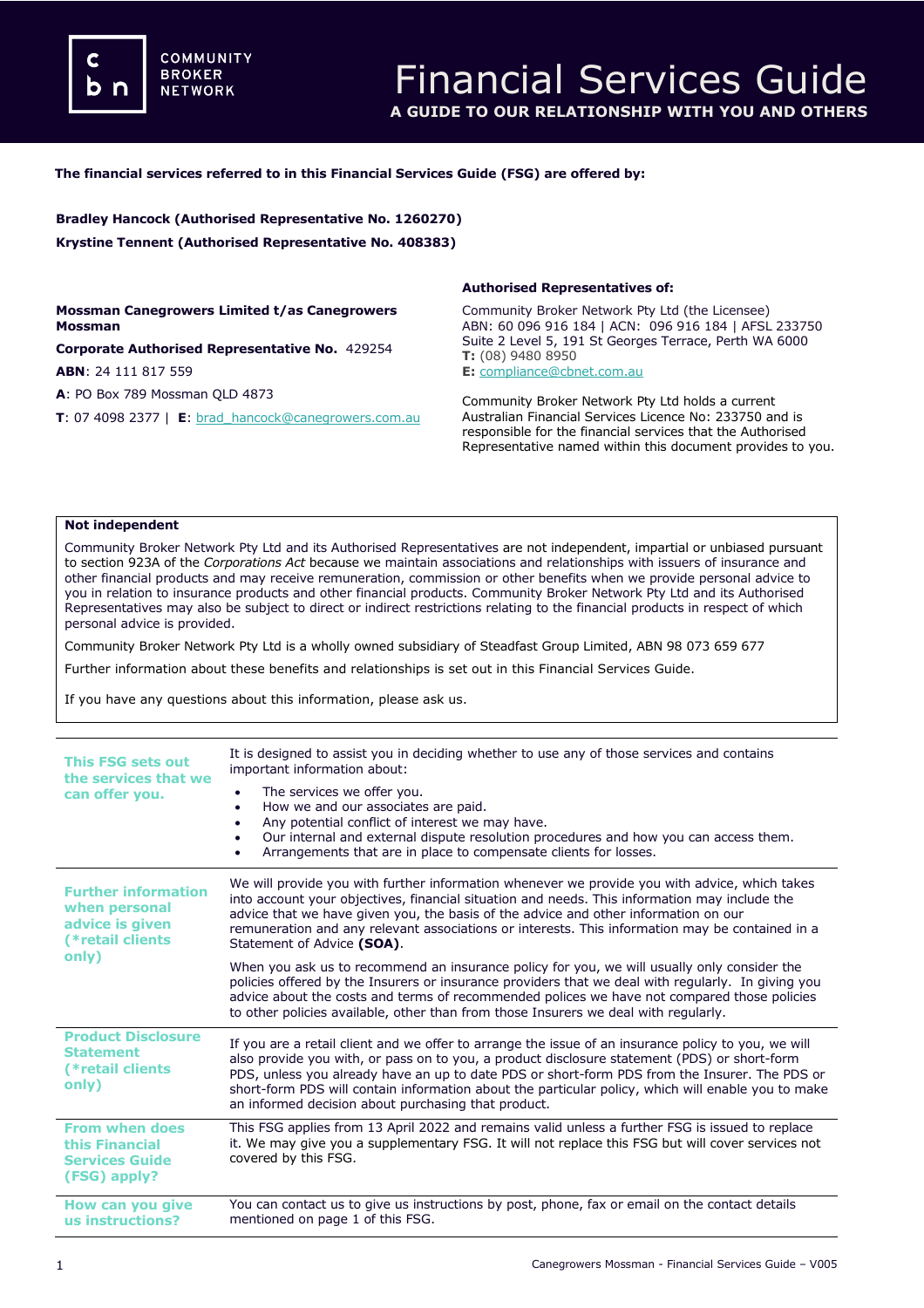c<br>b n

# Financial Services Guide **A GUIDE TO OUR RELATIONSHIP WITH YOU AND OTHERS**

| <b>Who is responsible</b><br>for the financial<br>services provided?                                                                                                    | Community Broker Network Pty Ltd is responsible for the financial services that will be provided<br>to you or through you to your family members, including the distribution of this FSG. Community<br>Broker Network Pty Ltd holds a current Australian Financial Services Licence No: 233750. The<br>contact details for Community Broker Network Pty Ltd are at the top of this FSG. The distribution<br>of this FSG by us is authorised by Community Broker Network Pty Ltd.                                                                                                   |
|-------------------------------------------------------------------------------------------------------------------------------------------------------------------------|------------------------------------------------------------------------------------------------------------------------------------------------------------------------------------------------------------------------------------------------------------------------------------------------------------------------------------------------------------------------------------------------------------------------------------------------------------------------------------------------------------------------------------------------------------------------------------|
| <b>What kinds of</b><br><b>financial services</b><br>are we authorised<br>to provide and what<br><b>kinds of financial</b><br>product/s do those<br>services relate to? | The financial services referred to in this guide are provided by your Authorised Broker, who is<br>authorised under the Community Broker Network Pty Ltd's Australian Financial Services Licence<br>to provide financial product advice and deal in general insurance products for wholesale and retail<br>clients. We will do this on your behalf as your general insurance broker unless we tell you<br>otherwise.                                                                                                                                                               |
|                                                                                                                                                                         | If we ever act under a binder arrangement, which means we have authority to issue policies as<br>an agent for the insurer, rather than acting for you, we will inform you of this arrangement.                                                                                                                                                                                                                                                                                                                                                                                     |
| <b>Will I receive</b><br>tailored advice?                                                                                                                               | Maybe not in all cases. However, we may need information about your personal objectives,<br>details of your current financial situation and any relevant information, so that we can arrange<br>insurance policies for you, or to give you advice about your insurance needs. We will ask you for<br>the details that we need to know.                                                                                                                                                                                                                                             |
|                                                                                                                                                                         | In some cases, we will not ask for any of this information. If we do not ask, or if you do not give<br>us all of the information we ask for, any advice you receive may not be appropriate to your<br>needs, objectives and financial situation. You should read the warnings contained in any SOA, or<br>any other warnings that we give you, carefully before making any decision about an insurance<br>policy.                                                                                                                                                                  |
|                                                                                                                                                                         | Where we provide you with advice about your insurance arrangements, that advice is current at<br>the time that we give it. At renewal we may review your insurance however, in some cases we<br>may automatically renew your insurance to ensure you continue to be covered. This renewal will<br>not take into account any changes to your current financial situation or personal objectives or<br>needs that you have not informed us of.                                                                                                                                       |
| <b>Contractual liability</b><br>and your insurance<br>cover                                                                                                             | Many commercial or business contracts contain clauses dealing with your liability (including<br>indemnities or hold harmless clauses). Such clauses may entitle your insurers to reduce cover,<br>or in some cases, refuse to indemnify you at all. You should seek legal advice before signing and<br>accepting contracts. You should inform us of any clauses of this nature before you enter into<br>them.                                                                                                                                                                      |
| <b>Legal advice</b>                                                                                                                                                     | Our duty as a general insurance broker does not extend to giving legal advice. You should consult<br>your solicitor when you need advice on legal matters.                                                                                                                                                                                                                                                                                                                                                                                                                         |
| <b>What information</b><br>do we maintain<br>about you and how<br>can you access it?                                                                                    | Community Broker Network Pty Ltd maintains a record of your personal profile including details of<br>insurance policies that we arrange for you. Community Broker Network Pty Ltd may also maintain<br>records of any recommendations or advice given to you. Community Broker Network Pty Ltd will<br>retain this FSG and any other FSG given to you as well as any SOA, PDS or short-form PDS that<br>we give or pass on to you for the period required by law.                                                                                                                  |
|                                                                                                                                                                         | We and Community Broker Network Pty Ltd are committed to implementing and promoting a<br>privacy policy, which will ensure the privacy and security of your personal information.<br>Community Broker Network Pty Ltd has taken the appropriate action to ensure we comply with<br>the Australian Privacy Principles ("APPs") and have established a Privacy Policy. A copy of our<br>privacy policy is available on request, or at www.cbnet.com.au.                                                                                                                              |
|                                                                                                                                                                         | If you wish to access your file, please ask us. We will make arrangements for you to do so.                                                                                                                                                                                                                                                                                                                                                                                                                                                                                        |
| <b>How will I pay for</b><br>the services<br>provided?                                                                                                                  | Payment for the services we provide you are payable directly to Community Broker Network Pty<br>Ltd. For each insurance product, the insurer will charge a premium that includes any relevant<br>taxes, charges and levies. Community Broker Network Pty Ltd will receive a payment based on a<br>percentage of this premium (excluding relevant taxes, charges and levies) called commission,<br>which is paid to Community Broker Network Pty Ltd by the insurers. In some cases, we may also<br>charge you a broker fee. This will be shown on the invoice that is sent to you. |
|                                                                                                                                                                         | The invoice provides methods of payment for our services and details of payment terms (14<br>days). Community Broker Network Pty Ltd pays the commission and broker fee to us after<br>deducting a management fee.                                                                                                                                                                                                                                                                                                                                                                 |
|                                                                                                                                                                         | If there is a refund or reduction of your premium as a result of a cancellation or alteration to a<br>policy, or based on a term of your policy (such as a premium adjustment provision), we will<br>retain any fee we have charged you. Depending on our arrangements with the insurer,<br>Community Broker Network Pty Ltd will retain any commission that was paid to them by the<br>insurer for the policy and we may retain the portion of the commission that was paid to us by<br>Community Broker Network Pty Ltd. We may also charge you a cancellation fee.              |
|                                                                                                                                                                         | Non-payment of premium within applicable time frames could result in the insurer cancelling the<br>contract of insurance or charging a penalty premium for time on risk.                                                                                                                                                                                                                                                                                                                                                                                                           |
|                                                                                                                                                                         | When you pay us your premium it will be banked into Community Broker Network Pty Ltd 's trust<br>account. Community Broker Network Pty Ltd will retain the commission from the premium you                                                                                                                                                                                                                                                                                                                                                                                         |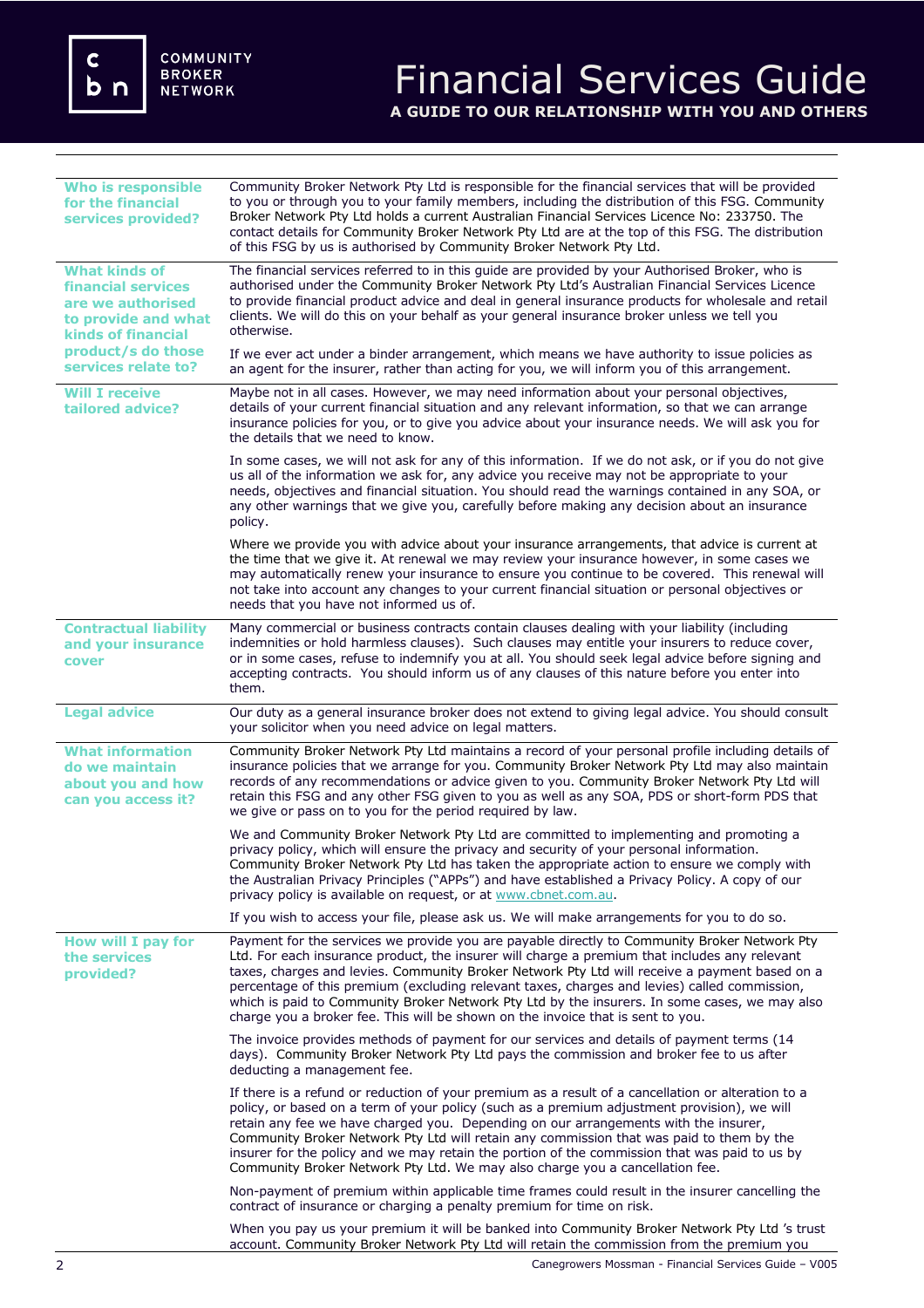**or other benefits calculated for providing the financial services?**

**Do we have any relationships or associations which might reasonably influence us?** 

## Financial Services Guide **A GUIDE TO OUR RELATIONSHIP WITH YOU AND OTHERS**

pay us and remit the balance to the insurer in accordance with Community Broker Network Pty Ltd's arrangements with the insurer. Community Broker Network Pty Ltd will earn interest on the premium while it is in their trust account or Community Broker Network Pty Ltd may invest the premium and earn a return. Community Broker Network Pty Ltd will retain any interest or return on investment earned on the premium.

If you require assistance from us with a claim which requires an unexpected and significant amount of time or expertise, we reserve the right to make an additional charge for it. Any charges will be agreed with you before we provide the services so you always know how much you will be required to pay.

**How are any commissions, fees**  The commission the Insurer pays to Community Broker Network Pty Ltd will be calculated based on the formula:

## **P X Y% = X.**

 $P =$  the amount you pay for any insurance policy (less any government fees or charges included in that amount). *Y*

*%* = the percentage commission paid to Community Broker Network Pty Ltd by the Insurer. *X* = Community Broker Network Pty Ltd's commission. Community Broker Network Pty Ltd's commission varies between 0 and 30%.

We may also charge you a broker fee in addition to commission when you enter into an insurance policy. The amount of the fee will depend on the complexity of the services we are providing. The amount of any broker fee charged will be shown on your invoice.

Community Broker Network Pty Ltd deducts a management fee of between 0% and 22.5% from the total commission and broker fee received and pays the remainder of the broker fee and commission to us.

Our employees that will assist you with your insurance needs will be paid a market salary and may also receive a performance bonus based on both the value and quality of the work they do for our clients.

Where a third party has referred you to us, we may share part of our fees/commission with them or pay an agreed referral rate. If we do, we will pay commissions to those people out of the commission and fees passed to us by Community Broker Network Pty Ltd (not in addition to those amounts), in the range of 0 to 50% of our commission or fees.

If we give you personal advice, we will inform you of any fees, commission or other payments we, our associates or anyone referring you to us (or us to any insurer) will receive in relation to the policies that are the subject of the advice.

See below for information on the Steadfast association and commission.

Community Broker Network Pty Ltd is a wholly owned subsidiary of Steadfast Group Limited, ABN 98 073 659 677.

### **Insurer Relationships**

Community Broker Network Pty Ltd sometimes enter into specific arrangements with a limited number of insurers where we receive fees or other remuneration for the development of insurance solutions or the growth of various insurance portfolios. The remuneration Community Broker Network Pty Ltd receives from these arrangements is variable and is determined by the profitability of the recommended insurance products. We will only recommend these products where they meet your needs and are in your best interests. Any such relationship is managed under our conflicts of interest policy.

We work closely with a range of insurers and underwriting agencies to arrange high quality benefits, competitive pricing and superior service levels for our clients. Wherever possible we will recommend that clients deal with insurers that are authorised under the Insurance Act 1973 (Cth) to carry on insurance business in Australia and are subject to oversight by the Australian Prudential Regulation Authority. We will warn you when we recommend an unauthorised foreign insurer.

Some insurers give other benefits such as sponsorship of annual conferences, training and invitations to social business functions. These benefits may change from year to year. The receipt of these benefits may be based upon the volume of business placed with the provider but may also be more of an ad hoc reward. Occasionally we may also receive small gifts and gratuities. It is Community Broker Network Pty Ltd's policy that gifts or gratuities may be accepted only if they are of an incidental nature. These amounts are not additional costs to you.

Despite the existence of any incentive, any decision to place business with such an Insurer will be based on the fact that this provides the best solution for you and not based on consideration of any incentive entitlement. Community Broker Network Pty Ltd may pass any incentive received on to us.

### **Steadfast Group Limited**

Community Broker Network Pty Ltd is a Steadfast Group Limited (**Steadfast**) Network Broker.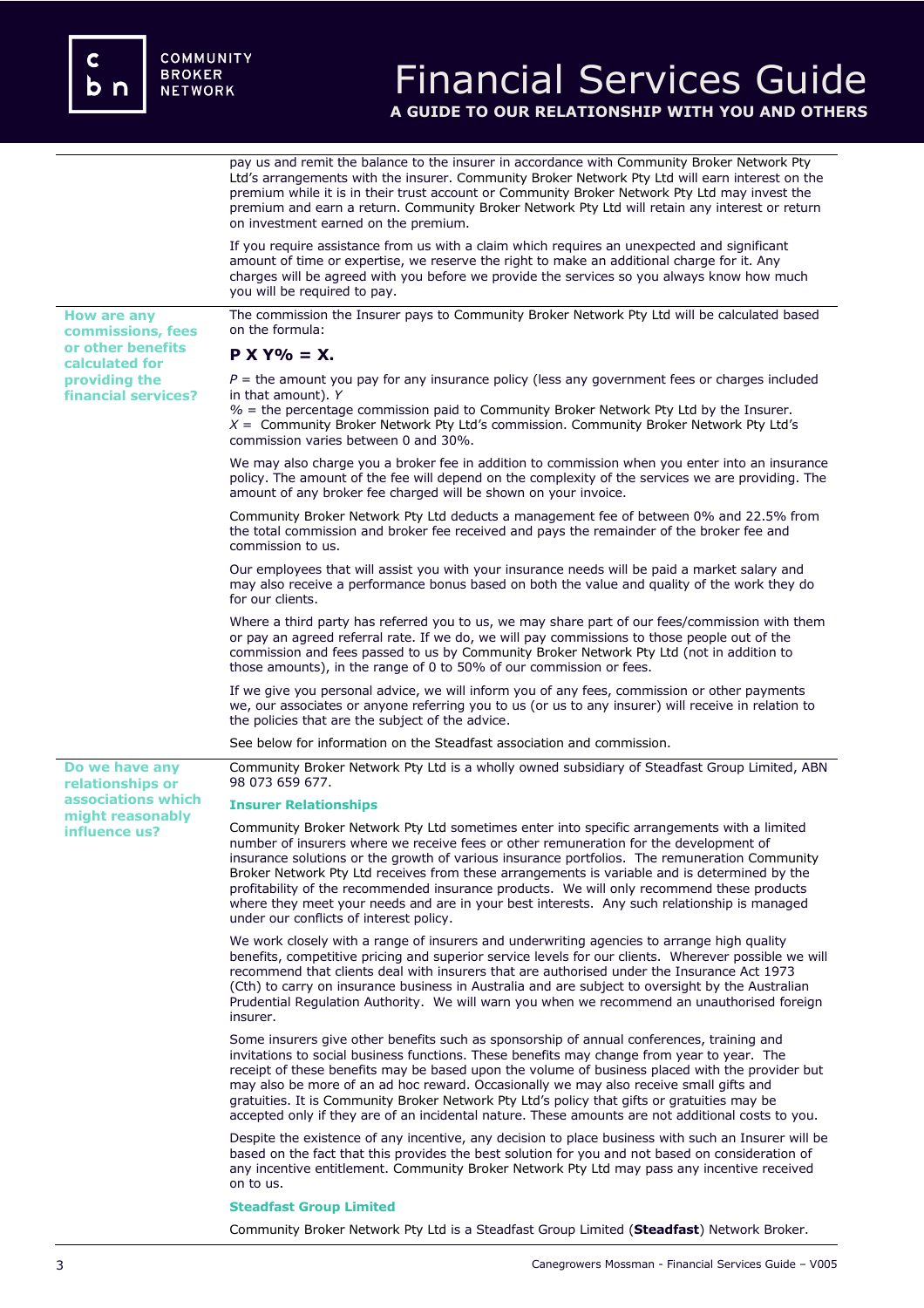c<br>b n

# Financial Services Guide **A GUIDE TO OUR RELATIONSHIP WITH YOU AND OTHERS**

|                                                                                  | As a Steadfast Network Broker, Community Broker Network Pty Ltd and our Authorised<br>Representatives have access to member services including model operating and compliance<br>tools, procedures, manuals and training, legal, technical, HR, contractual liability advice and<br>assistance, group insurance arrangements, product comparison and placement support,<br>claims support, group purchasing arrangements and broker support services. These services<br>are either funded by Steadfast, subsidised by Steadfast or available exclusively to Steadfast<br>Network Brokers for a fee. |
|----------------------------------------------------------------------------------|-----------------------------------------------------------------------------------------------------------------------------------------------------------------------------------------------------------------------------------------------------------------------------------------------------------------------------------------------------------------------------------------------------------------------------------------------------------------------------------------------------------------------------------------------------------------------------------------------------|
|                                                                                  | Steadfast has arrangements with some insurers and premium funders (Partners) under<br>which the Partners pay Steadfast commission of between $0.5 - 1.5%$ for each product<br>arranged by us with those Partners or alternatively a fee to access strategic and<br>technological support and the Steadfast Broker Network. Steadfast is also a shareholder of<br>some Partners.                                                                                                                                                                                                                     |
|                                                                                  | Community Broker Network Pty Ltd may receive a proportion of any commission paid to<br>Steadfast by its Partners at the end of each financial year (or other agreed period).                                                                                                                                                                                                                                                                                                                                                                                                                        |
|                                                                                  | You can obtain a copy of Steadfast's FSG at www.steadfast.com.au.                                                                                                                                                                                                                                                                                                                                                                                                                                                                                                                                   |
| The licensee and<br>premium funding<br>companies                                 | If we arrange premium funding for you with a premium funder, we or Community Broker<br>Network Pty Ltd may be paid a commission by the premium funder. We may also charge you a<br>fee (or both). The commission that we are paid by the premium funder is usually calculated as a<br>percentage of your insurance premium (including government fees or changes). If you instruct us<br>to arrange premium funding for you, this is when we become entitled to the commission.                                                                                                                     |
|                                                                                  | Commission rates for premium funding are usually in the range of 0 to 4% of funded premium.<br>When we arrange premium funding for you, you can ask us what commission rate we are paid for<br>that funding arrangement compared to the other arrangements that were available to you. The<br>amount we are paid is set out in the premium funding contract. Some premium funders may pay<br>Community Broker Network Pty Ltd an administration and service fee for the distribution and<br>management of their products.                                                                           |
| What to do if you                                                                | We welcome your suggestions, compliments and complaints as an opportunity to improve our                                                                                                                                                                                                                                                                                                                                                                                                                                                                                                            |
| have a complaint?                                                                | service.                                                                                                                                                                                                                                                                                                                                                                                                                                                                                                                                                                                            |
|                                                                                  | If you have any complaints about the service provided to you, please give us the opportunity to<br>put things right by contacting your Authorised Broker about your complaint in the first instance.<br>We will do our best to resolve your complaint within 5 working days.                                                                                                                                                                                                                                                                                                                        |
|                                                                                  | If your complaint is not satisfactorily resolved within this time, please contact Community Broker<br>Network Pty Ltd's Complaints Officer:                                                                                                                                                                                                                                                                                                                                                                                                                                                         |
|                                                                                  | $T: (08)$ 9480 8950<br>E: compliance@cbnet.com.au<br>P: PO Box 1183, WEST PERTH WA 6872.<br>Please mark the envelope "Notice of Complaint".                                                                                                                                                                                                                                                                                                                                                                                                                                                         |
|                                                                                  | We will try and resolve your complaint quickly and fairly and no later than 30 days from receiving<br>the response.                                                                                                                                                                                                                                                                                                                                                                                                                                                                                 |
|                                                                                  | Community Broker Network Pty Ltd is a member of the Australian Financial Complaints Authority<br>(AFCA). If your complaint cannot be resolved to your satisfaction by us, you have the right to<br>refer the matter to AFCA. AFCA provides fair and independent financial services complaint<br>resolution that is free to customers. AFCA can be contacted at:                                                                                                                                                                                                                                     |
|                                                                                  | <b>W</b> : www.afca.org.au   $E:$ $\frac{info@afca.org.au}{dt}$<br>P: 1800 931 678 (free call)<br>In writing to: Australian Financial Complaints Authority, GPO Box 3, Melbourne VIC 3001                                                                                                                                                                                                                                                                                                                                                                                                           |
|                                                                                  | Community Broker Network Pty Ltd is a principal member of NIBA and as such the Community<br>Broker Network Pty Ltd's staff and Authorised Brokers have adopted the Insurance Brokers Code<br>of Practice.                                                                                                                                                                                                                                                                                                                                                                                           |
| <b>What arrangements</b><br>are in place to<br>compensate clients<br>for losses? | Community Broker Network Pty Ltd have a Professional Indemnity policy in place. The PI policy<br>covers Community Broker Network Pty Ltd employees, its contractors and its Authorised Brokers<br>for claims made against them by clients as a result of their conduct in the provision of financial<br>services.                                                                                                                                                                                                                                                                                   |
|                                                                                  | The PI policy will cover Community Broker Network Pty Ltd and us for claims relating to the<br>conduct of representatives who no longer work with us, in respect of the Financial Services<br>provided under the Community Broker Network Pty Ltd's Australian Financial Services Licence.                                                                                                                                                                                                                                                                                                          |
|                                                                                  | This policy satisfies the requirements for compensation arrangements under section 912B of the<br>Corporations Act.                                                                                                                                                                                                                                                                                                                                                                                                                                                                                 |
| <b>Any questions?</b>                                                            | If you have any further questions about the financial services we provide, please contact us.<br>Please retain this document for your reference and any future dealings with us and Community<br>Broker Network Pty Ltd.                                                                                                                                                                                                                                                                                                                                                                            |